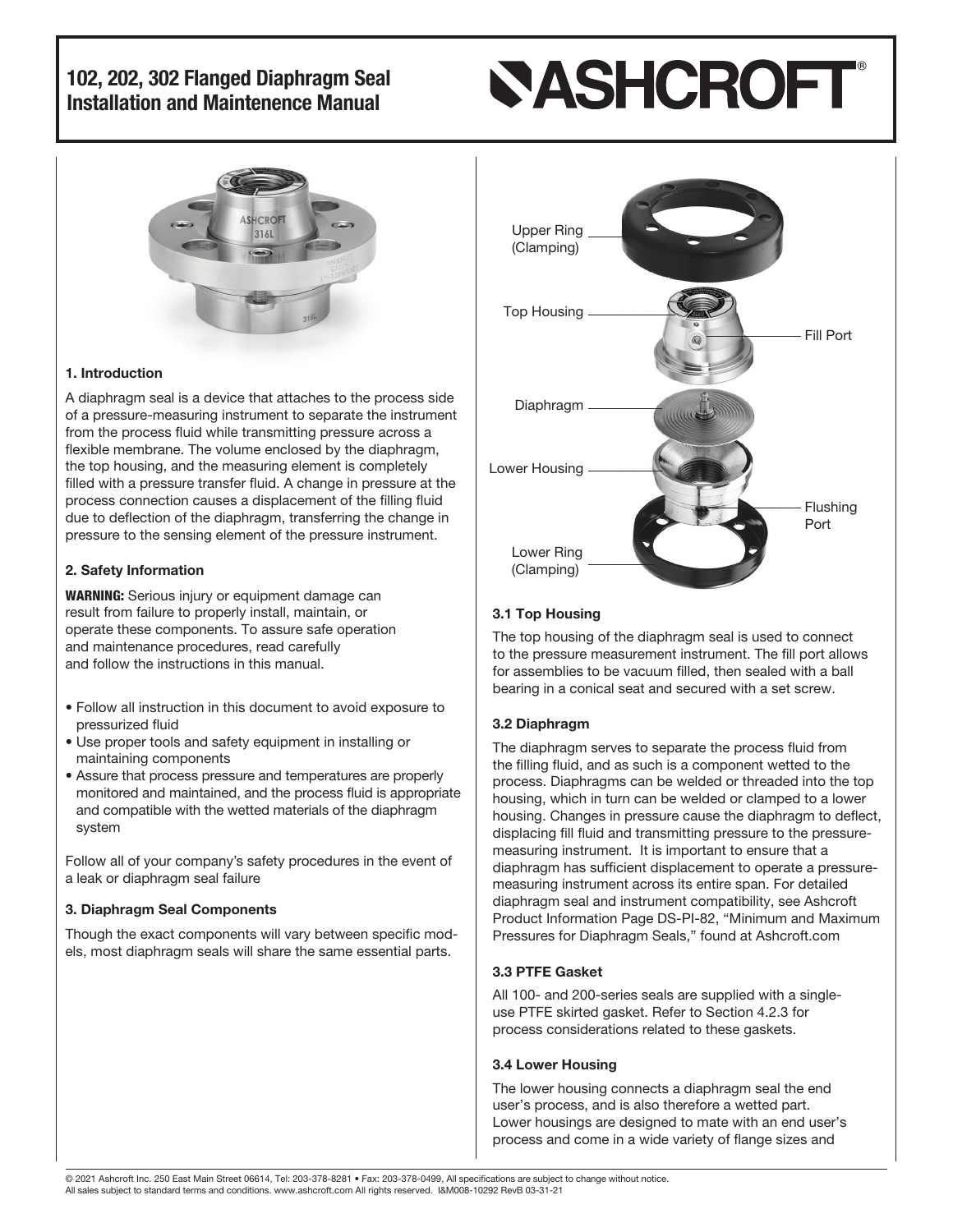forms. Lower housings can optionally be provided with threaded flushing connections which can be used to clean the inside of the seal or to flush out process media.

#### 3.5 Fill Fluid

A filling fluid (sometimes referred to as "system fill," "pressure sensing fluid," or, "hydraulic fluid") is required to transmit pressure from the diaphragm membrane to the pressure sensing device. Diaphragm seal assemblies are filled via a vacuum filling process that ensures the system contains no air gaps. Fill fluids are normally selected based on operating conditions; primarily temperature. Though normally not in contact with the process media, a diaphragm failure may bring process media in contact with the fill fluid, so compatibility with the process media should be a consideration.

#### 4. Specifications

#### 4.1 100/200/300-Series Modular Seals

| <b>Connections</b>                           | 102, 202, 302: flanged<br>process connection                     |  |
|----------------------------------------------|------------------------------------------------------------------|--|
|                                              | 103, 203, 303: flanged process<br>connection with flushing port  |  |
| <b>Process</b><br><b>Connection Sizes</b>    | $\frac{1}{2}$ , $\frac{3}{4}$ , 1, 1 $\frac{1}{2}$ , 2, or 3 NPS |  |
| <b>Instrument</b><br><b>Connection Sizes</b> | $\frac{1}{4}$ or $\frac{1}{2}$ NPT female                        |  |
| <b>Pressure Ratings</b>                      | Per ASME flange ratings                                          |  |
| <b>Added Instrument</b><br><b>Tolerance</b>  | $\pm 0.5\%$ typical                                              |  |
| Wetted<br><b>Components</b>                  | Diaphragm, bottom<br>housing, PTFE gasket                        |  |
| <b>Non-Wetted</b><br><b>Components</b>       | Top Housing, clamp ring, flange<br>ring, assembly hardware       |  |

#### 4.2 Temperature Information

#### 4.2.1 Thermal Dissipation

Seals will dissipate thermal energy, though ambient and process conditions will greatly affect the amount of heat that can be lost through the seal. Accessories designed for dissipating heat, such as siphons or capillaries, should be used whenever dealing with elevated process temperatures.

#### 4.2.2 Elastomers and Polymeric materials

Seals made with elastomeric or polymeric wetted components will have lower pressure ratings than those made from metallic components. Refer to the applicable data sheet for temperature and pressure ratings for seals with non-metallic diaphragms or bottom housings.

## **SASHCROFT®**

#### 4.2.3 PTFE Gasketing

The highest acceptable process temperature for PTFE gaskets is 500F. The lowest acceptable temperature is limited by the fill fluid, the lowest of which is Syltherm XLT, rated to -150ºF. For process temperatures below -150ºF or exceeding 500ºF, consider a temperature dissipating device, such as a capillary or a finned siphon. For processes that are not compatible with PTFE, consider an all-welded diaphragm seal.

#### 5. Fill Fluid Specifications

| <b>Fill Fluid</b>                        | <b>Temperature</b>                                         | <b>Viscosity</b><br>(cSt at RT) | <b>Variation</b><br>Code | <b>Notes</b>                                                   |
|------------------------------------------|------------------------------------------------------------|---------------------------------|--------------------------|----------------------------------------------------------------|
| Glycerin (food<br>qrade)                 | 0°F to 400°F<br>(-18°C to 204°C)                           | 1,300                           | CG                       | Direct-mounting<br>only. Not for use<br>with vacuum<br>service |
| 50 cSt Silicone                          | -40°F to 500°F<br>(-40°C to 260°C)                         | 50                              | СK                       |                                                                |
| 10 cSt Silicone                          | -40 $\degree$ F to 500 $\degree$ F<br>(-40°C to 260°C)     | 10                              | DJ                       |                                                                |
| Halocarbon <sup>®</sup> 4.2              | -70°F to 300°F<br>(-57°C to 199°C)                         | 4.2                             | СF                       | For use with<br>oxygen/<br>oxidizing<br>process media          |
| Slytherm <sup>®</sup> 800                | -40 $\degree$ F to 750 $\degree$ F<br>(-40°C to 400°C)     | 10                              | HA                       | High temperature<br>applications                               |
| Syltherm <sup>®</sup> XLT                | -150°F to 500°F<br>(-100 $\degree$ C to 260 $\degree$ C)   | 1.4                             | СC                       | Low temperature<br>applications                                |
| Calflo <sup>®</sup> AF                   | -20°F to 600°F<br>(-29°C to 316°C)                         | 60                              | KF                       | High temperature,<br>silicone-free                             |
| <b>Mineral Oil</b>                       | 10°F to 400°F<br>$(-12^{\circ}C \text{ to } 204^{\circ}C)$ | 75                              | <b>MY</b>                |                                                                |
| Neobee <sup>®</sup> M-20<br>(food grade) | 5°F to 400°F<br>$(-15^{\circ}C \text{ to } 204^{\circ}C)$  | 9.5                             | <b>NM</b>                |                                                                |
| Silicone (food<br>grade)                 | -40°F to 500°F<br>$(-40^{\circ}$ C to 260 $^{\circ}$ C)    | 350                             | CZ                       |                                                                |
| <b>Distilled Water</b>                   | 40°F to 185°F<br>$(4^{\circ}$ C to 85 $^{\circ}$ C)        | 0.9                             | FJ                       |                                                                |
| 50/50 Glycerin/<br>Water                 | 15°F to 200°F<br>(-9°C to 93°C)                            | 30                              | GH                       |                                                                |
| Propylene Glycol                         | -50°F to 325°F<br>$(-46^{\circ}$ C to 163 $^{\circ}$ C)    | 54                              | CV                       |                                                                |
| <b>Ethylene Glycol</b>                   | 20°F to 325°F<br>$(-7^{\circ}$ C to 163 $^{\circ}$ C)      | 14                              | <b>FK</b>                |                                                                |
| 50/50 Ethylene<br>Glycol/Water           | -25°F to 190°F<br>(-32°C to 88°C)                          | 2.9                             | СT                       |                                                                |
| 80/20 Glycerin/<br>Water                 | 15°F to 225°F<br>$(-9^{\circ}C \text{ to } 107^{\circ}C)$  | 270                             | GR                       |                                                                |
| 95/5 Water/<br>Propylene Glycol          | 40°F to 185°F<br>$(4^{\circ}C$ to 85 $^{\circ}C$ )         | 1.0                             | PY                       |                                                                |

© 2021 Ashcroft Inc. 250 East Main Street 06614, Tel: 203-378-8281 • Fax: 203-378-0499, All specifications are subject to change without notice. All sales subject to standard terms and conditions. www.ashcroft.com All rights reserved. I&M008-10292 RevB 03-31-21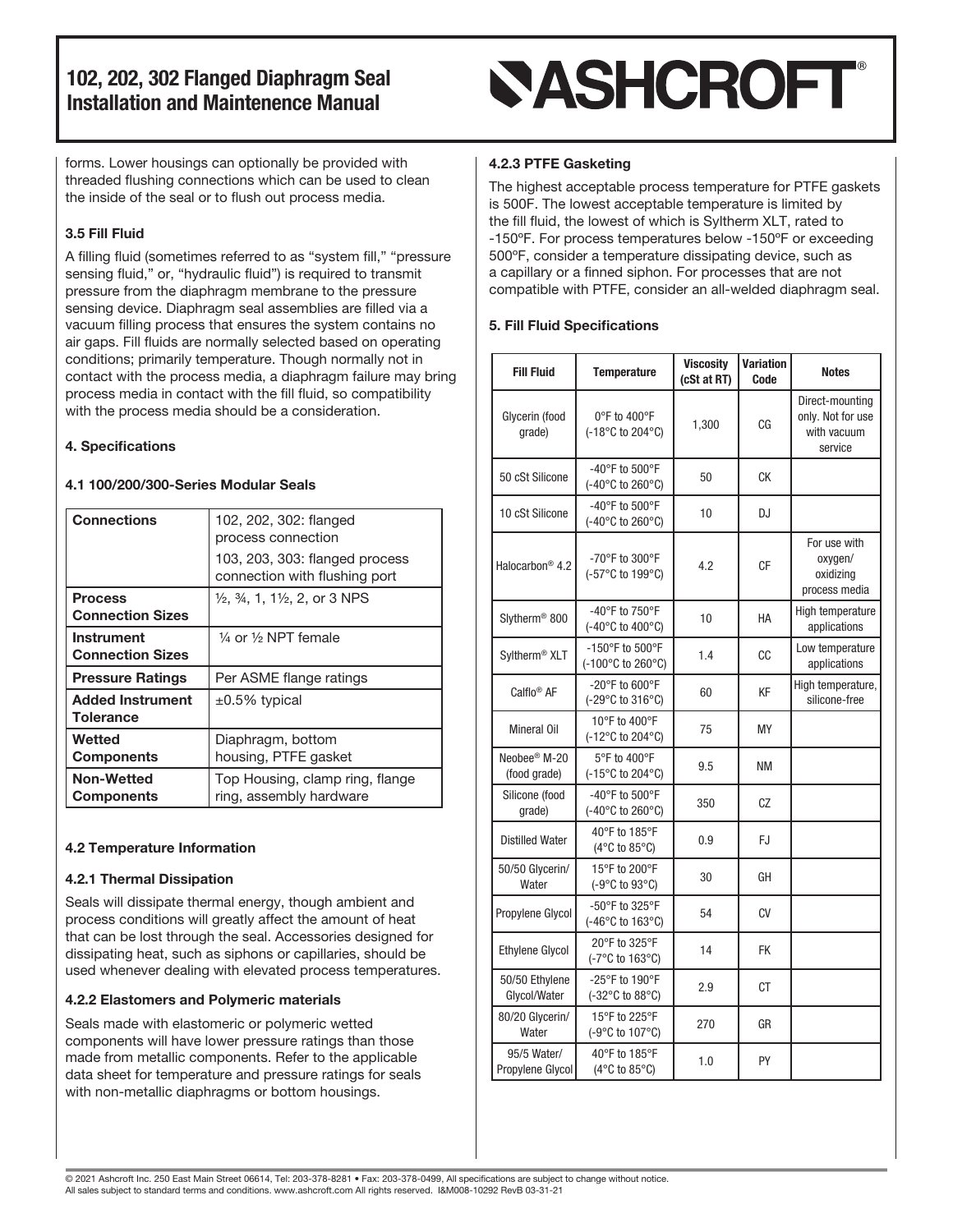#### 6. Installation

#### 6.1 General Information

Instruments attached and filled to diaphragm seals should never be tightened or loosened at the top housing. Doing so will alter the dynamics of the fill fluid and diaphragm movement, causing errors in the reading. Assemblies should ONLY be installed and/or tightened at the diaphragm seal lower housing. Most diaphragm seals can be purchased with either a locking device (XLD) or with the instrument welded to the top housing of the seal to prevent tampering (XDU).

Diaphragm seals should be installed in accordance with any safety precautions or installation specifications applicable to the end user. That said, the general principles in the following sections still apply.

#### 6.2 Flushing Ports

Use of flushing ports is application-specific – they are often used in cases where process media has the potential to clog inside the lower housing, whether due to process media solidification, suspended solids, polymerization, or other factors. Diaphragm seals with flushing ports must have the flushing ports plugged prior to startup. Flushing ports on most seals are ¼ NPT, though some configurations may have  $\frac{1}{2}$  or  $\frac{1}{2}$  NPT flushing ports. Diaphragm seals can be ordered with the flushing ports pre-plugged with the "XPU" variation. Note that to prevent thread galling or stripping, factory-installed flush plugs may not be fully tightened and should be checked for tightness prior to pressurization.

#### 6.3 Flanged Seals

The following steps must be followed to ensure a leak-tight connection between the mating flange and the flanged diaphragm seal.

- 1. Select nuts, bolts, washers, gasket, and thread lubricant in accordance with process requirements and ASME PCC-1-2010
- 2. Center the gasket between the mating flange and diaphragm seal face, lining up the bolt pattern on each flange. Ensure that the gasket does not cover the active surface of the diaphragm.
- 3. Thread nuts and washers onto one end of each bolt, and insert through the bolt holes on the mating flange, passing up through the bolts holes on the diaphragm seal. Attach nuts and washers to the opposite end of the bolts and finger-tighten.
- 4. Refer to ASME PCC-1-2010 to determine the necessary torque based on gasket material and bolt/ lubricant frictions factors. Using a torque wrench leveraged with a conventional wrench, tighten each bolt to 30% of the target torque for the flange in a crisscross tightening sequence. Next, tighten each bolt to 70% of the target torque using the same sequence, and finally 100% of the required torque.

## **SASHCROFT®**

5. After at least 4 hours, the bolts should be tightened one final time to the target torque value to account for creep/relaxation of the bolts.

#### 7. Maintenence

#### 7.1 Storage

Diaphragm seal assemblies should be stored in accordance with the storage requirements for all instruments attached, as well as any temperature limits listed above. Common instrumentation is shown in the table below. Refer to the respective data sheets or maintenance guides for detailed storage requirements for Ashcroft pressure instruments. Note that certain fill fluids (e.g., distilled water) may have storage and process temperature limitations narrower than the below data.

| <b>Pressure</b><br><b>Instrument</b> | <b>Minimum Storage</b><br><b>Temperature</b><br>$\degree$ F ( $\degree$ C) | <b>Maximum</b><br><b>Storage</b><br><b>Temperature</b><br>$\degree$ F ( $\degree$ C) |
|--------------------------------------|----------------------------------------------------------------------------|--------------------------------------------------------------------------------------|
| Pressure<br>Gauge (Dry)              | $-40(-40)$                                                                 | 250 (121)                                                                            |
| Pressure Gauge<br>(Glycerin-filled)  | $0(-18)$                                                                   | 150 (66)                                                                             |
| B-series switches                    | $-20$ $(-28)$                                                              | 150 (65)                                                                             |
| A- Series Switches                   | $-40(-40)$                                                                 | 257 (125)                                                                            |

#### 7.2 Frequency of Inspection

Inspection frequency is application-specific and depends on the severity of the service and how critical the accuracy of the pressure instrument is. For example, a monthly inspection may be necessary for severe service applications, such as corrosive process media or heavy pulsation and vibration. Annual inspections, or even less frequent schedules, are often employed in non-critical applications.

#### 7.3 Removal from Service

Diaphragm seals should be properly isolated and vented from the process prior to disassembly. Most diaphragms can be inspected by removing the diaphragm seal from the process (either by unthreading or by removing it from the mating flange) and viewing the diaphragm through the lower housing. If additional inspection is needed, 100- and 200-series diaphragm seals can be disassembled by removing the clamping screws and separating the top housing and diaphragm from the lower housing. Note that the PTFE wetted gaskets on certain seals are single use, and must be replaced anytime the compression is lost. Replacement gaskets can be ordered from Ashcroft (part number 124A287- 01). 300-series seal should not be disassembled, as the diaphragm is merely clamped between the top and bottom housing; disassembling will result in loss of fill fluid.